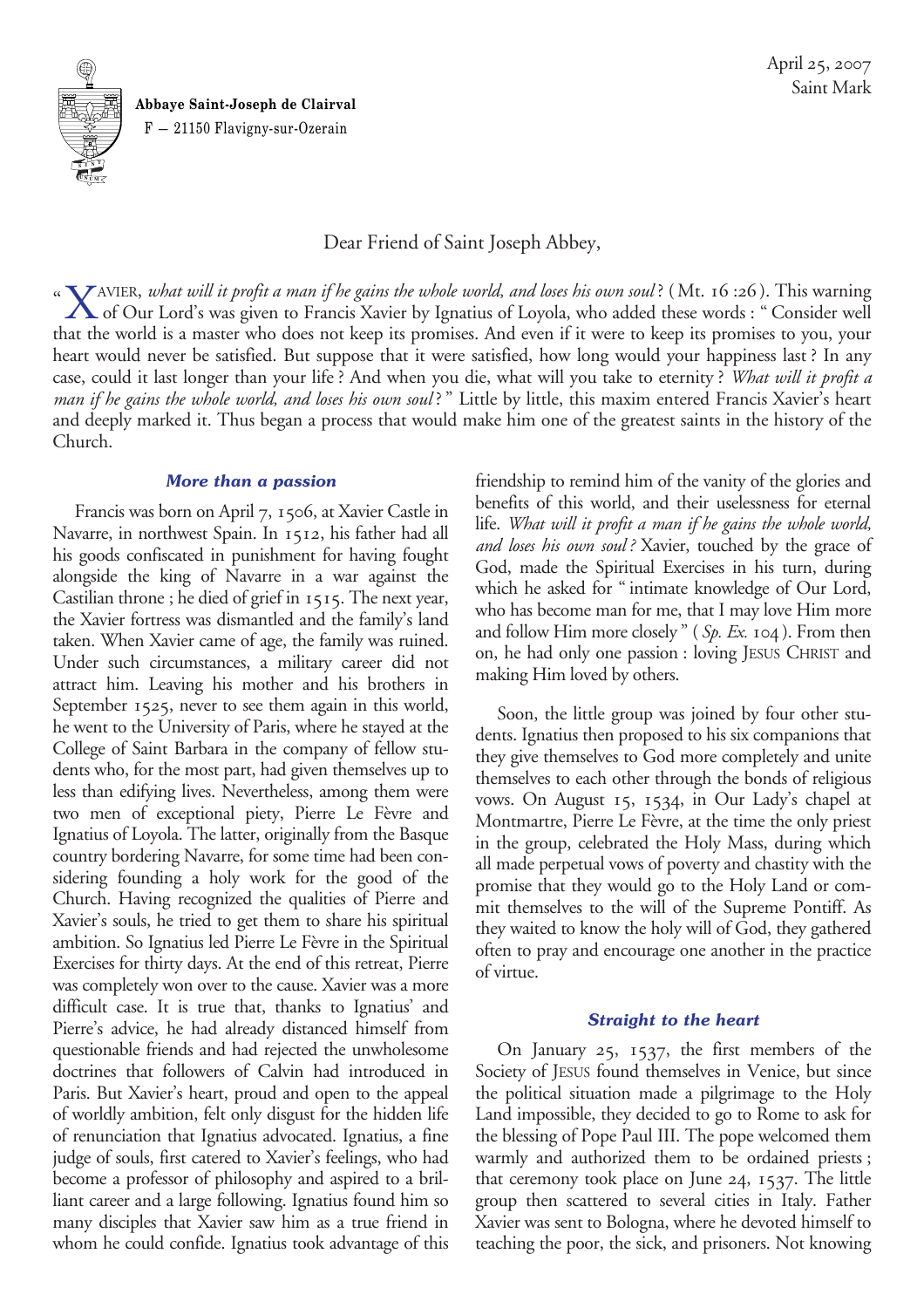Italian well, he spoke little, but with such conviction that his words went straight to the hearts of his listeners. At the end of 1538, the king of Portugal, John III, asked Ignatius to lend him some religious to evangelize India. Ignatius, with the Pope's agreement, placed two religious at his disposal, one of whom was Francis Xavier, who was not given the news until the day before his departure, March 15, 1540. All he took with him was the habit on his back, his crucifix, a breviary, and another book.

After a journey of three months, Father Xavier arrived in Lisbon in the company of Simon Rodriguez. Both were received by John III, a truly pious man concerned for the salvation of souls. While waiting to leave for India, they devoted themselves to the care of souls in the capital of Portugal. Their apostolic devotion aroused such admiration in Lisbon that the king was asked to keep them in the country. Ignatius decided that Rodriguez would stay in Lisbon; as for Father Xavier, he would leave for India. He left, in the company of three young confreres, on April 7, 1541.

At the time, the voyage from Portugal to India by the Cape of Good Hope was an adventure from which no one could be sure of coming out alive. If the ship didn't sink, epidemics, cold, hunger, and thirst often decimated the passengers. On January 1, 1542, Father Xavier wrote to his brothers in Rome: "I have been seasick for two months; and all have suffered much for forty days off the coast of Guinea... The nature of the difficulties and labors is such that I would not have dared confront them for a single day, not for the whole world. Our comfort and hope in God's mercy is growing continually, in the conviction that we lack the talent necessary to preach the faith of JESUS CHRIST in a pagan land." On May 6, 1542, they reached Goa, on the western coast of India.

# *First method of prayer*

Having received from the Pope full spiritual authority over the subjects of the Portuguese colonial empire, Francis Xavier arrived in India equipped with the title of "Apostolic Nuncio." In Goa he found a Christianity confronted with the unedifying example of certain Europeans. Thanks to his zeal, even before the end of the year, Goa appeared quite changed. A good many souls were already walking in the way of perfection. Father Xavier encouraged them in the practice of meditation, according to the method that Saint Ignatius called the "first method of prayer" (*Sp. Ex.* 238-248). This way to meditate consists of examining oneself with respect to the Ten Commandments, the seven capital sins, the three powers of the soul (memory, intelligence, will) and the five bodily senses. One asks God for the grace of knowing in what ways one has observed or transgressed His commandments, and for the help needed to correct oneself in the future. The bishop of Goa wished for Father Xavier to continue the great good that he was doing in the city, but the latter, driven by the Spirit of God, aspired to even greater conquests. Like the apostles, he burned with the desire to face dangers, sufferings, and persecutions to win as many souls as possible for JESUS CHRIST. The governor of Goa, who knew his zeal, was sympathetic and suggested to him the twenty thousand men in the Paravers tribe, hastily baptized eight years before on the shore of the Fishery, and who had since returned to their ignorance and superstitions.

Father Xavier wrote in a letter to Saint Ignatius: "I am happy to go: enduring the strain of a long voyage, taking upon myself the sins of others, when I have quite enough of my own, living in the midst of pagans, suffering the heat of a burning sun, and all this for God; surely these are great consolations and cause for heavenly joys. For in the end, the blessed life for friends of the cross of JESUS CHRIST is, it seems to me, a life sown with such crosses. ... What happiness can equal that of living by dying each day, by crushing our wills to seek and find not that which will profit us, but that which will profit JESUS CHRIST?" The Christians he found on the shore of the Fishery knew nothing of their religion. Father Xavier thus began with the rudiments of the faith : the sign of the cross accompanied by the invocation of the three Persons in God, the Creed, the Ten Commandments, the *Our Father*, the *Hail Mary*, the *Salve Regina*, the *Confiteor*.

This concern for passing on the rudiments of the faith is shared by the Church. In fact, in today's world, marked by an overabundance of information and specialization in higher education, we see that the most simple truths, those that lead to eternal salvation, are not passed on. This is why the Holy Father, Benedict XVI, promulgated the *Compendium of the Catechism of the Catholic Church*, which, "with its brevity, clarity and comprehensiveness, is directed to every human being, who, in a world of distractions and multifarious messages, desires to know the Way of Life, the Truth, entrusted by God to His Son's Church" (Motu proprio for the approval of the *Compendium*, June 28, 2005).

# *"If the laborers were not lacking..."*

Before this rich harvest of souls, and thinking of the immense good that could be done with the help of numerous workers, Francis Xavier turned to Europe, where many intelligent men were wasting their energies in occupations of little use. "Many times," he wrote, "the thought occurs to me to go to the universities of Europe and shout there, like a man who has taken leave of his senses, to tell men richer in knowledge than in the desire to make good use of it, how many souls are,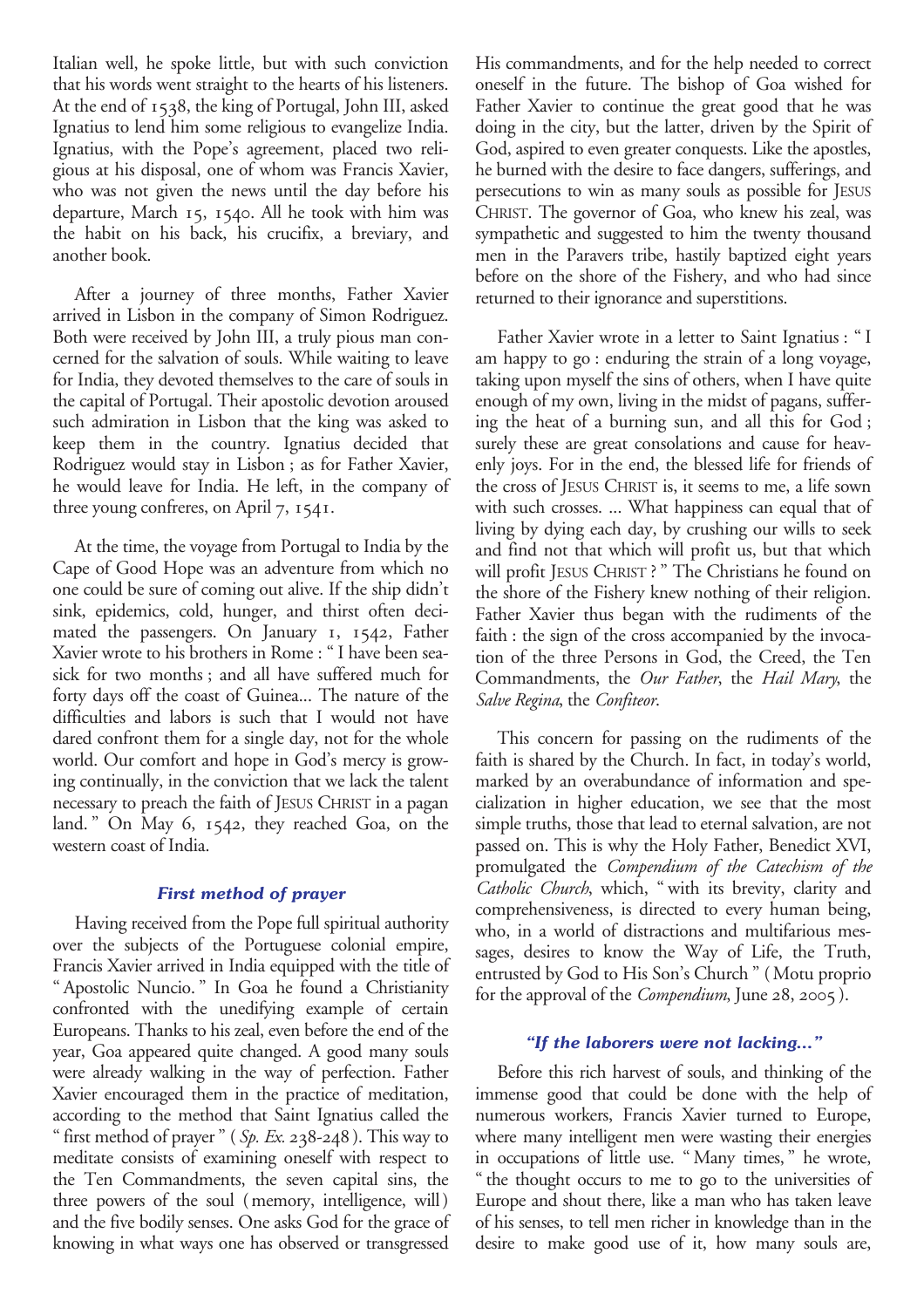through their neglect, denied the glory of Heaven and are going to Hell! If, in studying the humanities, they also considered the account that God will ask of them, many of them, moved by these thoughts, would turn to the means, to spiritual exercises designed to give them true understanding and an intimate sense of the divine will, to which they would conform more than to their own inclinations, and they would say, 'Here I am, Lord: what would You have me do? Send me where You will; if necessary, even to India...' I almost wrote to the University of Paris that millions and millions of pagans would become Christians, if the laborers were not lacking..."

## *Caring about the soul*

On April 7, 2006, Cardinal Antonio María Rouco Varela, archbishop of Madrid, during a Mass celebrating the fifth centenary of Saint Francis Xavier's birth, explained the saint's passion in these words: "Xavier cared about the soul: his soul and those of everyone, the soul of each human being. He cared about the 'soul,' because he cared about life: life in its fullness, life in happiness, eternal life. ... He cared about the salvation of man and because of that, his life consisted in using himself up so that every creature he met might know and make his own the truth that *God so loved the world that He gave His only Son, that whoever believes in Him should not perish but have eternal life* (Jn. 3:16). Precisely because of the love he had for man, he desired that the greatest possible number of peoples and individuals come to the Christian faith. This explains his tireless search for souls in the most remote places where the Good News of JESUS had not yet penetrated."

So many did Francis Xavier bring to the faith each day that often his arms would be tired from baptizing. Overwhelmed with work, he was alone only during the night, much of which he would devote to his religious exercises and studying the local language. But God never abandons His servants. He flooded the missionary's soul with heavenly consolations and gave him to a large extent the gift of miracles. At the end of October 1543, Father Xavier decided to return to Goa to look for reinforcements. There he learned – three years after the fact – that Paul III had approved the Society of JESUS and that Ignatius had been elected General. So he made his solemn profession, using the formula his Brothers in Rome had used.

Yet he knew that other countries were waiting for the Good News. He was perplexed—should he push on toward these distant lands, where the name of Christ was unknown to so many? He went to the tomb of Saint Thomas the Apostle to ask God to enlighten him. He stayed there four months (April-August 1545), helping the local parish priest, who would say of him: "In all things he led the life of the apostles." "In the

holy house of Saint Thomas," wrote the missionary to the Fathers of Goa, "I have employed myself in praying continuously that God Our Lord might grant me to feel in my soul His most holy will, with the firm resolution to accomplish it. ... I have felt with great interior consolation, that it was the will of God that I go to Malacca, where several recently became Christians."

After several months spent on the Malaysian peninsula of Malacca, where he did not fear to search out sinners where they lived—in the gambling houses and brothels—to put them on the right path, on January 1, 1546, he began a cruise of more than 2,000 km, in the course of which he evangelized a number of islands, in particular the isle of Morotai, where he risked his life amidst cannibal tribes. In a letter to his confreres in Europe who were worried about this adventure, he replied, "The souls of the isle of Morotai must be instructed and someone must baptize them for their salvation. I for my part have the obligation to lose the life of the body to provide my neighbor with the life of the soul. Therefore I will go to the isle of Morotai to help the Christians there spiritually, and I will face every danger, entrusting myself to God Our Lord and placing all my hope in Him. I wish, to the full extent of my small and miserable abilities, to experience in myself these words of JESUS CHRIST, our Redeemer and Lord: *He who finds his life will lose it, and he who loses his life for My sake will find it* (Mt. 10:39)".

#### *Full salvation*

The zeal of Saint Francis Xavier, who spent himself without counting the cost to proclaim the Gospel to thousands of souls, is a lesson and an example for our generation. It reminds us of the urgency and necessity of mission, in accordance with the teaching of John Paul II: "The temptation today is to reduce Christianity to merely human wisdom, a pseudo-science of well-being. In our heavily secularized world a 'gradual secularization of salvation' has taken place, so that people strive for the good of man, but man who is truncated, reduced to his merely horizontal dimension. We know, however, that JESUS came to bring integral salvation, one which embraces the whole person and all mankind, and opens up the wondrous prospect of divine filiation. Why mission? Because to us, as to St. Paul, *this grace was given, to preach to the Gentiles the unsearchable riches of Christ* (Eph 3:8). Newness of life in Him is the 'Good News' for men and women of every age: all are called to it and destined for it. ... The Church, and every individual Christian within her, may not keep hidden or monopolize this newness and richness which has been received from God's bounty in order to be communicated to all mankind" (Encyclical *Redemptoris Missio*, December 7, 1990, no. 11).